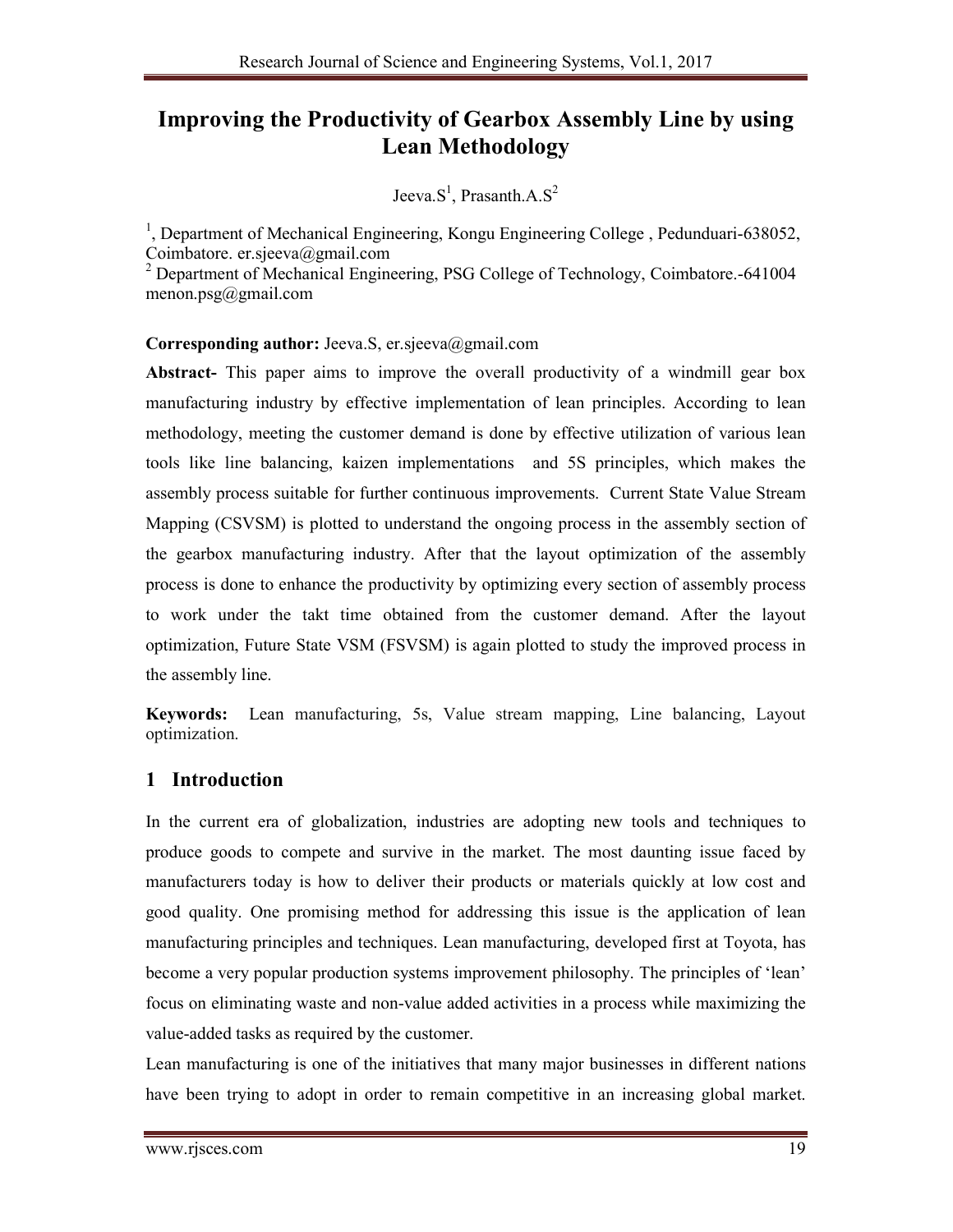Originating from the Toyota Production System, many of the tools and techniques of lean manufacturing (e.g., kaizen, line balancing, 5S, kanban, total productive maintenance, singleminute exchange of dies, production smoothing) have been widely used. Increasing productivity deals with increasing the number of parts produced in a defined time frame (e.g. one day, one shift), this is done by creating substation, eliminating non value added activities and bringing down the cycle time within the takt time. It results in a higher output therefore in higher productivity and thus increases the overall added value within this given period of time. A large integrated gearbox manufacturing company is used to illustrate the approach. Since some of the information is confidential, the company is referred to as ABC drives throughout this paper. In our approach, value stream mapping (VSM) is first used to map the current operating state for ABC. This map is used to identify sources of waste and to identify lean tools for reducing the waste. A future state map is then developed for the system with lean tools like layout optimization and kaizens applied to it.





#### **Figure 1** Existing Assembly Layout

 The detailed layout of the wind mill gearbox assembly unit of ABC industry is provided in figure 1.The layout consists of three pre-assembly and four main assembly stages. Materials are supplied from manufacturing process through the EGEMIN warehouse, the first step of pre-assembly is PLC which is assembled with a cycle time of 349 minutes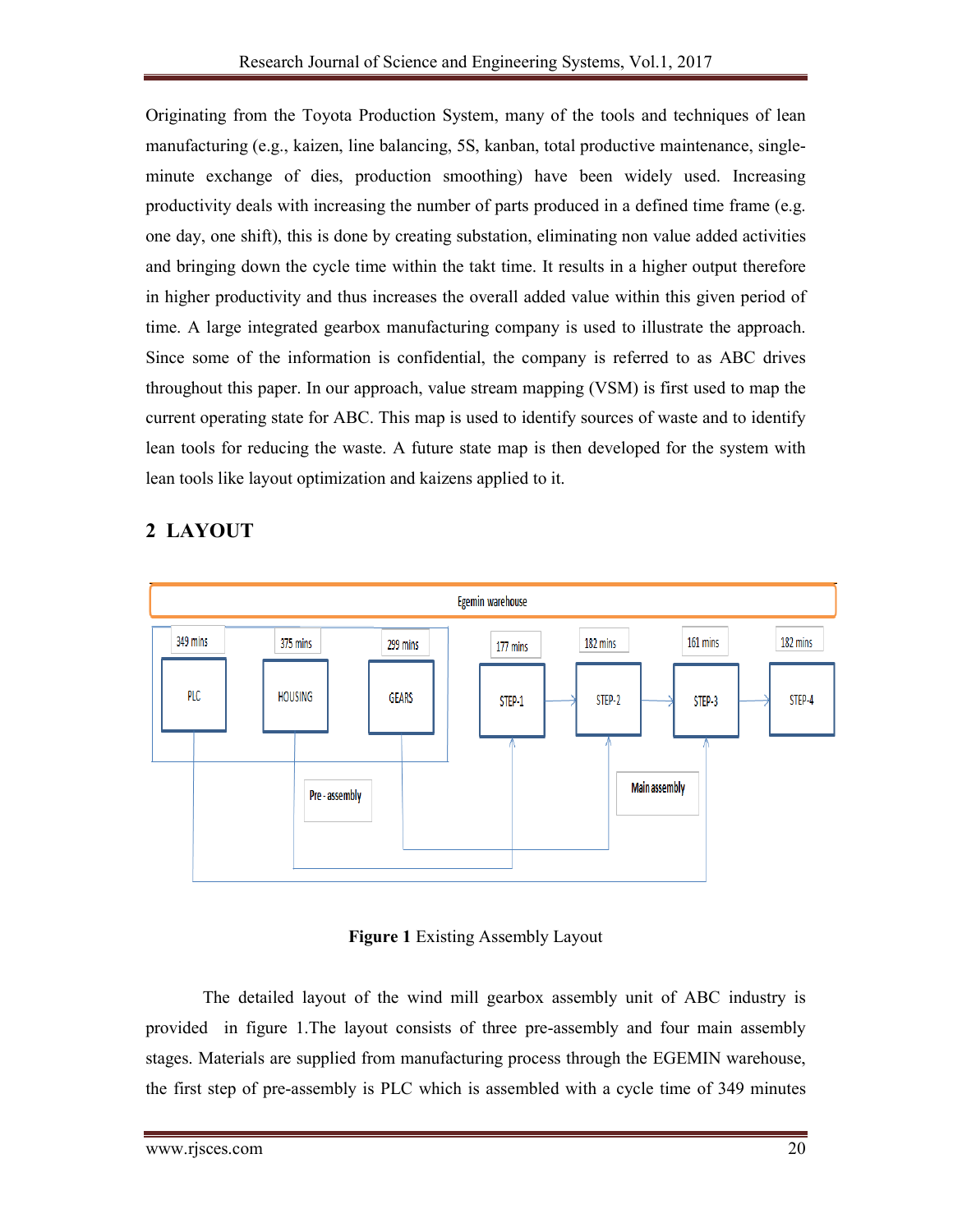and it is sent to third step of main assembly. The second step of pre-assembly is housing which is assembled with a cycle time of 375 minutes and it is sent to the first stage of the main assembly. The third step of the pre-assembly is gears which are assembled with a cycle time of 299 and it is sent to the step two of main assembly. Finally the fourth step of the main assembly is assembled with a cycle time of 182 minutes.

#### **3 PROCESS**

The assembly process of the industry is of a 4 staged process which also has 3 pre-assembly stages. These pre-assembly stages act as subassemblies of the main assembly. The four main assembly process of the ABC Company are (i) Assembly step 1 (ii) Assembly step 2 (iii) Assembly step 3 and (iv) Assembly step 4.the output of the four assemblies above is the wind mill gearbox. The four assembly stages are connected with three pre assembly process which act as suppliers for the main assembly of the wind mill gear box. The process layout and the related process improvement operations are documented in this paper for detailed understanding of the ABC windmill gear box production operations.

The time taken for each assembly stages are tabulated below.

| <b>Process steps</b>           | Time taken (mins) |  |  |  |  |
|--------------------------------|-------------------|--|--|--|--|
| Pre-assembly -step-1 (PLC)     | 349               |  |  |  |  |
| Pre-assembly -step-2 (housing) | 375               |  |  |  |  |
| Pre-assembly-step-3(gears)     | 299               |  |  |  |  |
| Main assembly-step-1           | 177               |  |  |  |  |
| Main assembly-step-2           | 182               |  |  |  |  |
| Main assembly-step-3           | 161               |  |  |  |  |
| Main assembly-step-4           | 182               |  |  |  |  |

The preassembly stages are of 3 different types namely (i) housing assembly, (ii) gears and shaft assembly and (iii) PLC assembly. Outputs of these 3 assembly stages are taken as input to the main assembly process..

In the housing assembly, pipes and bearings are fitted. This assembled part is taken as input to the step 3 of main assembly process. Likewise in the gears and shaft assembly, the sun gears and Low Speed Shaft (LSS) wheels are assembled and the assembled gears are sent to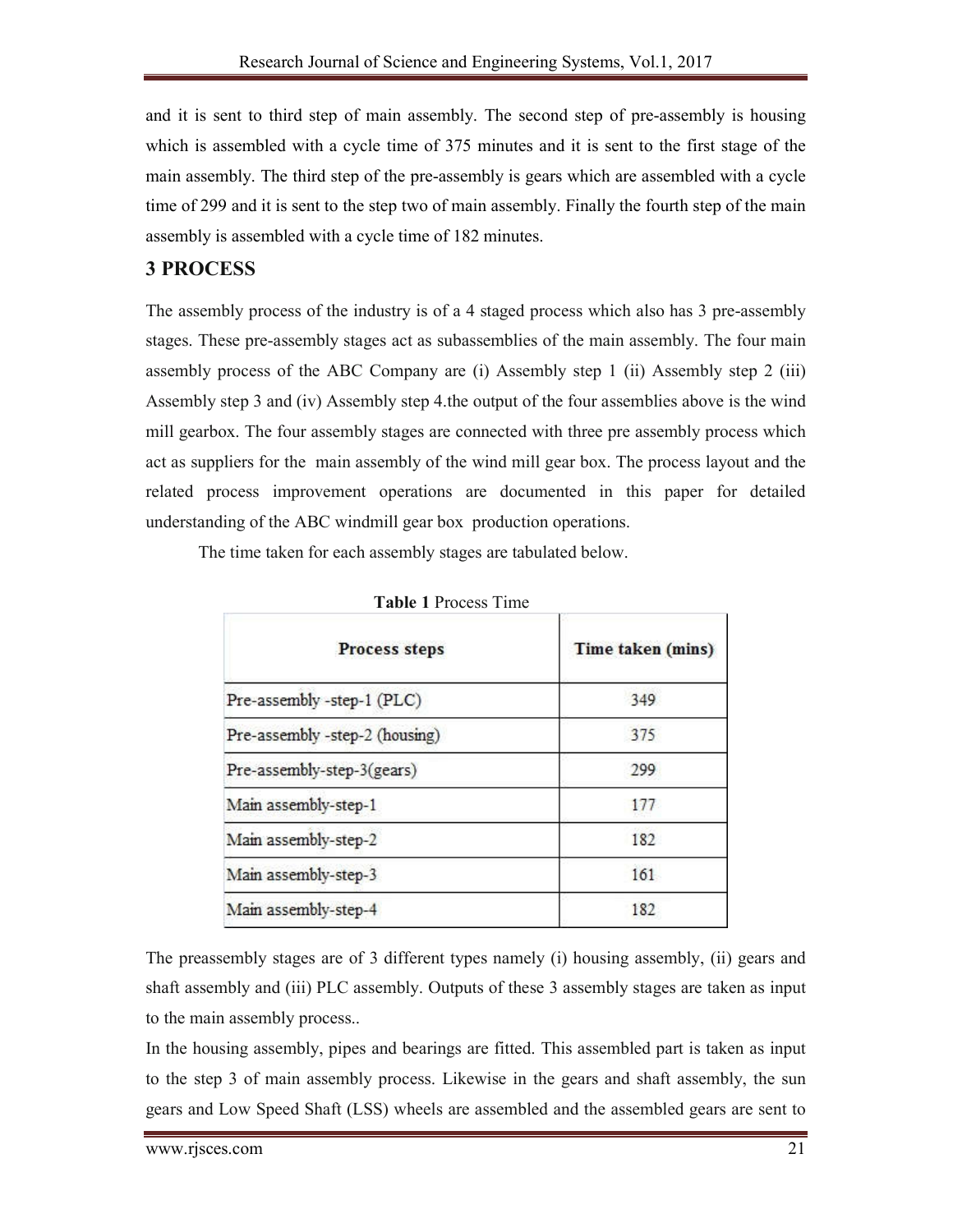stage 2 of main assembly. The PLC assembly assembles the PLC unit which is sent as input to stage one of the main assembly.

#### **4 Problem Identification**

The previous takt time of the industry is 375 minutes which is obtained from its corresponding customer demand of 77 gear box per month. Due to the dynamic market changes the industry faced an increment in its customer demand which is about 99 gear box per month. The new takt time of the industry is calculated as 200 minutes.

This modified takt time was implemented successfully in manufacturing and testing sections, whereas the assembly process could not cope up with this increased demand. The present time taken by all the assembly stage is below 200 minutes but the three pre assembly stages of the industry have the cycle times of 349 minutes, 375 minutes, and 299 minutes respectively in each stage. All three stages are above the takt time of 200.this paper discusses some possible ways in which the cycle times maybe brought within the takt time.

## **5 Methodology**

The first step is to conduct a time study of the assembly line; this is done using a stop watch. Then, current state value stream map is plotted by using the time values obtained from the time study. From the current state map the problem is identified and defined with context to the industry's demand and possible solutions are identified for implementation. These solutions are plotted onto a future sate map. The solutions are implemented in order to improve the productivity. The results of the implementation are observed. The detailed flow diagram of the methodology is shown below in figure 2.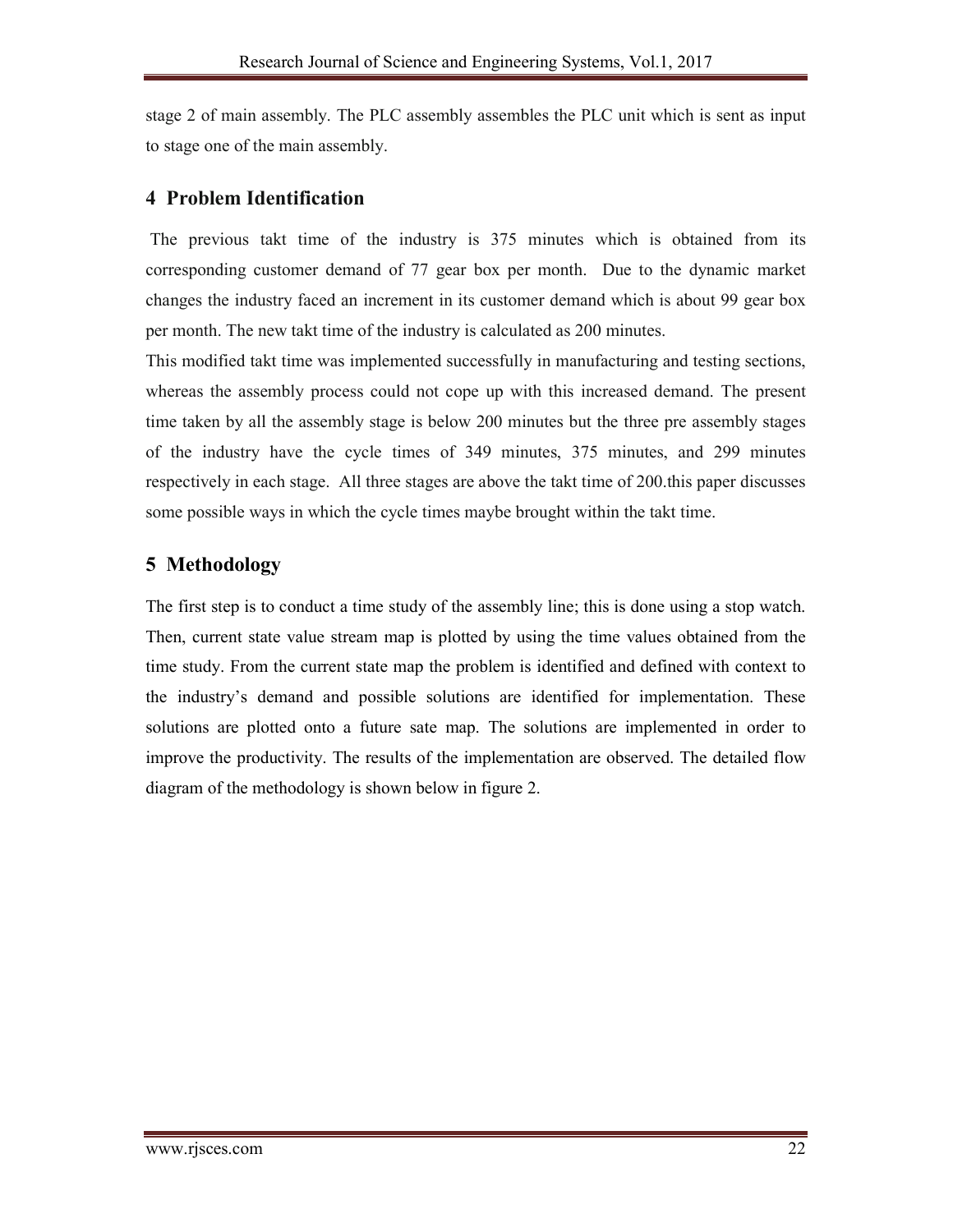

**Figure 2** Methodology

## **6 Process Descriptions**

The methodology followed in this study needs a detailed time study which can document each and every value added step in the assembly section with respect to time. So the detailed time study is done which is trailed by plotting of Value stream mapping (VSM) which includes both the current state and future state of value stream mapping.

## **6.1 Time Study**

Time study is the base for work measurement in any manufacturing and assembly process across the globe. The methods of obtaining time values varies from stop watch time study method to automatic time study sheet generation module integrated with high end camera found in modern shop floors. In this project the stopwatch time study method is used for time study. Then each and every process of the assembly process is documented in a separate time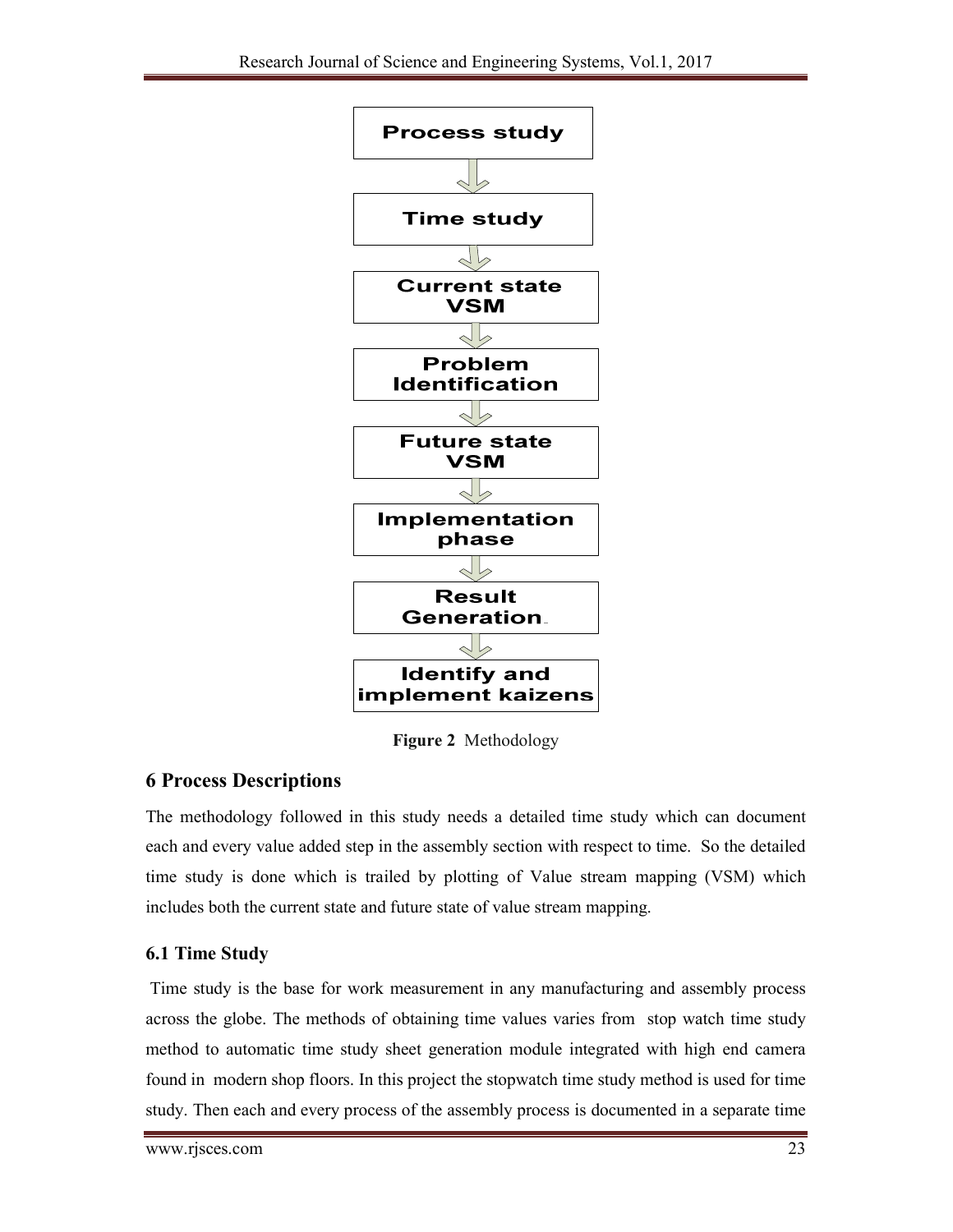study form which is generated from benchmarking the existing time study sheets from the global business consultancy firms. The model time study sheet which is used for documenting the time values is shown below.

|                         | <b>Process Study Sheet</b><br><b>Time Record</b>                 | Part No.<br>Patt Name | EMM3<br><b>GEARS</b>                   |                                       | Operator       | Line      |         |             | <b>GNANAVEL</b> | GEARS ASSEMBLY | <b>Observer</b><br>Date                 | JEEVA<br>20-Jan-12                            |                 |                                                                   |
|-------------------------|------------------------------------------------------------------|-----------------------|----------------------------------------|---------------------------------------|----------------|-----------|---------|-------------|-----------------|----------------|-----------------------------------------|-----------------------------------------------|-----------------|-------------------------------------------------------------------|
|                         |                                                                  |                       | Recording Start Time (dd hit mm ss)    |                                       |                |           | 0000    |             |                 |                |                                         |                                               |                 |                                                                   |
| Procesis<br><b>Slip</b> | Рески                                                            | Wark Element          |                                        | End time.<br>(8d Th:mm ss) (th.mm ss) |                |           |         | Machine C/T |                 |                | Nates                                   |                                               | Accept<br>Reect | <b>Restatant cire   Real end time</b><br>(807m mmcca) (807m mmac) |
|                         | Material checking and moving Note work arder number              |                       |                                        |                                       | 0.0            | ö.        | ¢       |             |                 |                |                                         |                                               | A               | 00 00:00:00 00:00:00 09                                           |
|                         | Material checking and moving Chack russ&log on                   |                       |                                        |                                       | 0.0            |           | 3:20    |             |                 |                |                                         |                                               | Ă.              | 00:00:00:09 00:00:03:20                                           |
|                         | Material checking and nexing Search+Check(Congonents)            |                       |                                        | Ö.                                    | $\sqrt{2}$     | 8         | ¥.      |             |                 |                |                                         | All component should come through Av4 pallet  | Â               | 00 00:03:20 00:00:05:19                                           |
|                         | Meterial checking and moving Get gloves                          |                       |                                        | ö.                                    | İΦ             |           | $5 - 4$ |             |                 |                |                                         |                                               | A               | 00:00:05:09 00:00:05:41                                           |
|                         | Material checking and moving Search-Ratrive (BT)                 |                       |                                        |                                       | 010            | 田 场       |         |             |                 |                |                                         | All component illould come through 4x4 pollet | j,              | 00:00:05:41 00:00 18:16                                           |
|                         | Material checking and noving (Retrieve Components & Consumables) |                       |                                        |                                       | 0.0287         |           |         |             |                 |                |                                         | All companent should come through Ax4 pallet  | λ               | 00:00:15:16 00:00:20:07                                           |
|                         | Material checking and noving Retrieve(BT)                        |                       |                                        |                                       | 0 0 32 13      |           |         |             |                 |                |                                         | All component should come through 4x4 pallet  | N.              | 00:00:28:07 00:00:32:13                                           |
|                         | Material checking and naving (Set (Ino eye bott from stand)      |                       |                                        |                                       | 0.0            | $32 - 21$ |         |             |                 |                |                                         |                                               | Ä               | 00:00:32:13 00:00:32:21                                           |
|                         | Material checking and maving [Install eye bolt & Note Check list |                       |                                        |                                       | 0:0            |           | 汉 54    |             |                 |                |                                         |                                               | Å               | 00:00:32:21 00:00:32:54                                           |
|                         | Material checking and noving (Set bearing trally                 |                       |                                        |                                       | $0$ $0$ 34 37  |           |         |             |                 |                |                                         |                                               | Ä               | 00:00:32:54 00:00:34:37                                           |
|                         | Material checking and noving Get tissue paper.                   |                       |                                        |                                       | 0.0            | 35        | 'n.     |             |                 |                |                                         |                                               | Ä               | 00 00:34:37 00:00:35:06                                           |
|                         | Material checking and nowing (Clean(ISS oil acreen)              |                       |                                        |                                       | 0 <sup>1</sup> | 15/27     |         |             |                 |                | No rust prevention oil on the congonent |                                               | Å               | 00 00 35:06 00:00 35:27                                           |
|                         | Material checking and noving (Ungock (ISS TRB bearing)           |                       |                                        |                                       | 0/0            | 38 37     |         |             |                 |                | LOserval stratus addes                  |                                               | 'A              | 00:00:35:27 00:00:38:37                                           |
|                         | Mount plasses and Tappe rolet beging                             |                       | and a thirt (a) screen kept in whattow |                                       | 0.0324         |           |         |             | $14 - 31$       |                |                                         |                                               | A               | 00 00:30:37 00:00 39:04                                           |
|                         | Denis of 2011 Visit Thomas started the transfer such and         |                       |                                        |                                       | 0 0 30 38      |           |         |             |                 |                |                                         |                                               |                 |                                                                   |

**Figure 3** Sample Time Study Sheet.

The output of time study are considered for plotting the current state map

### **6.2 Value Stream Mapping**

Value stream mapping, a lean manufacturing tool which originated from the TPS is known as material and information flow mapping. This mapping tool uses the techniques of lean manufacturing to analyse and evaluate certain work processes in a manufacturing operation. This tool is used primarily to identify, demonstrate and decrease waste, and it also creates flow in the manufacturing process. For each step, parameters include cycle time, TAKT time, work in progress (WIP), set up time, down time, number of workers, and scrap rate. A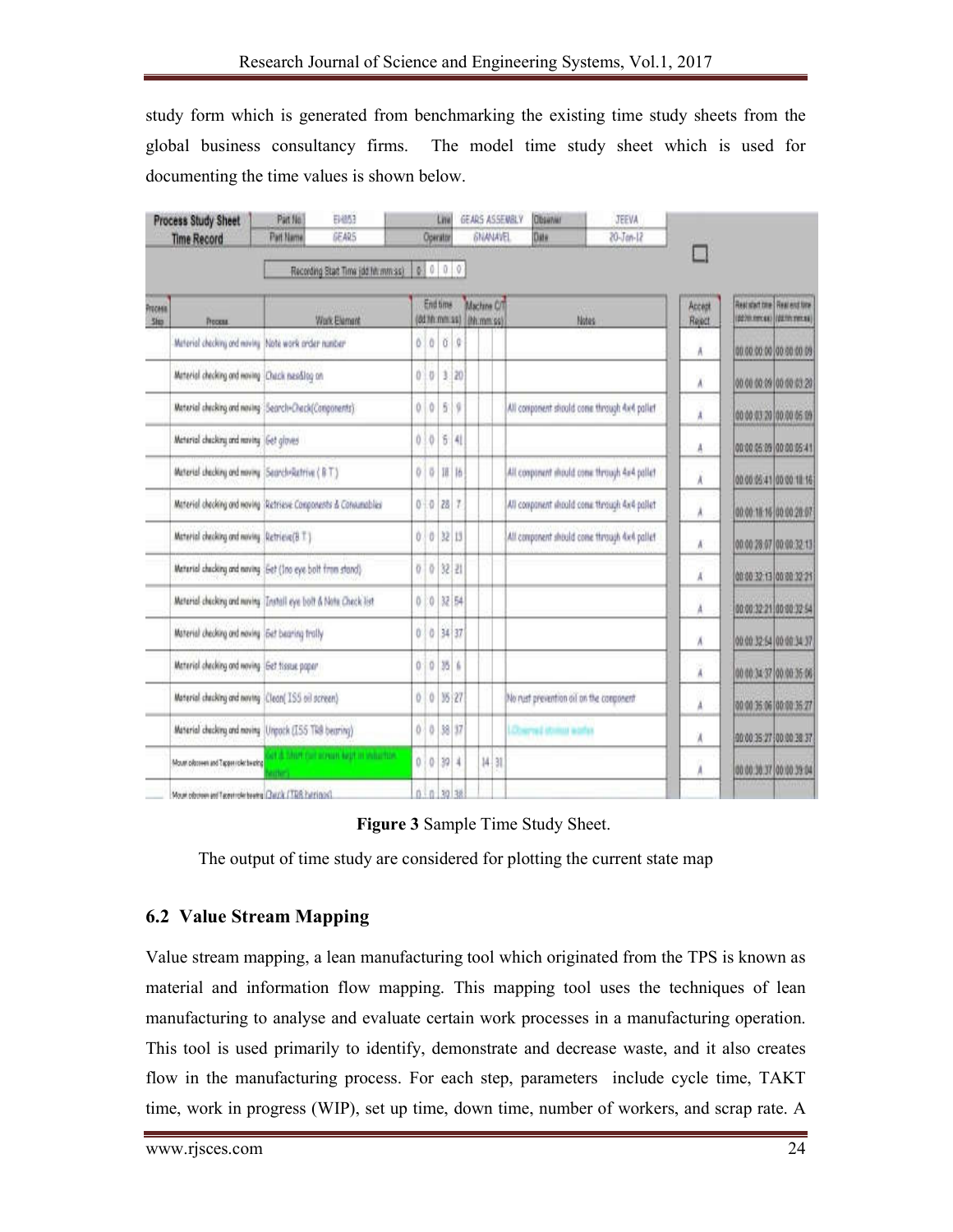VSM identifies where value is added in the manufacturing process. It will also show all other steps where there is non-value added activity. The value stream mapping (VSM) is comprised of two different maps which is current state value stream mapping (CSVSM) and future state value stream mapping (FSVSM). After analysing and evaluating the current process of the product, the problem areas can be identified. Once the current process is changed to minimize problem areas completely, the final state VSM can be plotted. The last step of the value stream mapping process is to implement the proposed improvements into future state mapping, which is nothing but the proposed implementation of the lean tools in the industry to enhance the productivity.

#### **6.2.1 Current State Vsm (CSVSM)**

The current state mapping is done according to the time study conducted. The assembly layout from fig 2 consists of four stages of main assembly process with three stages of preassembly process. The pre-assembly consist of about 3 stages with cycle time 375,299 and 349 respectively. The main assembly process consists of about 4 stages with cycle time 177,182,161 and 182 respectively. The cycle time is increased due to the pre-assembly. The CSVSM of ABC industry for windmill gearbox manufacturing is given below in figure 4.



**Figure 4** Current State Map Of Abc Drives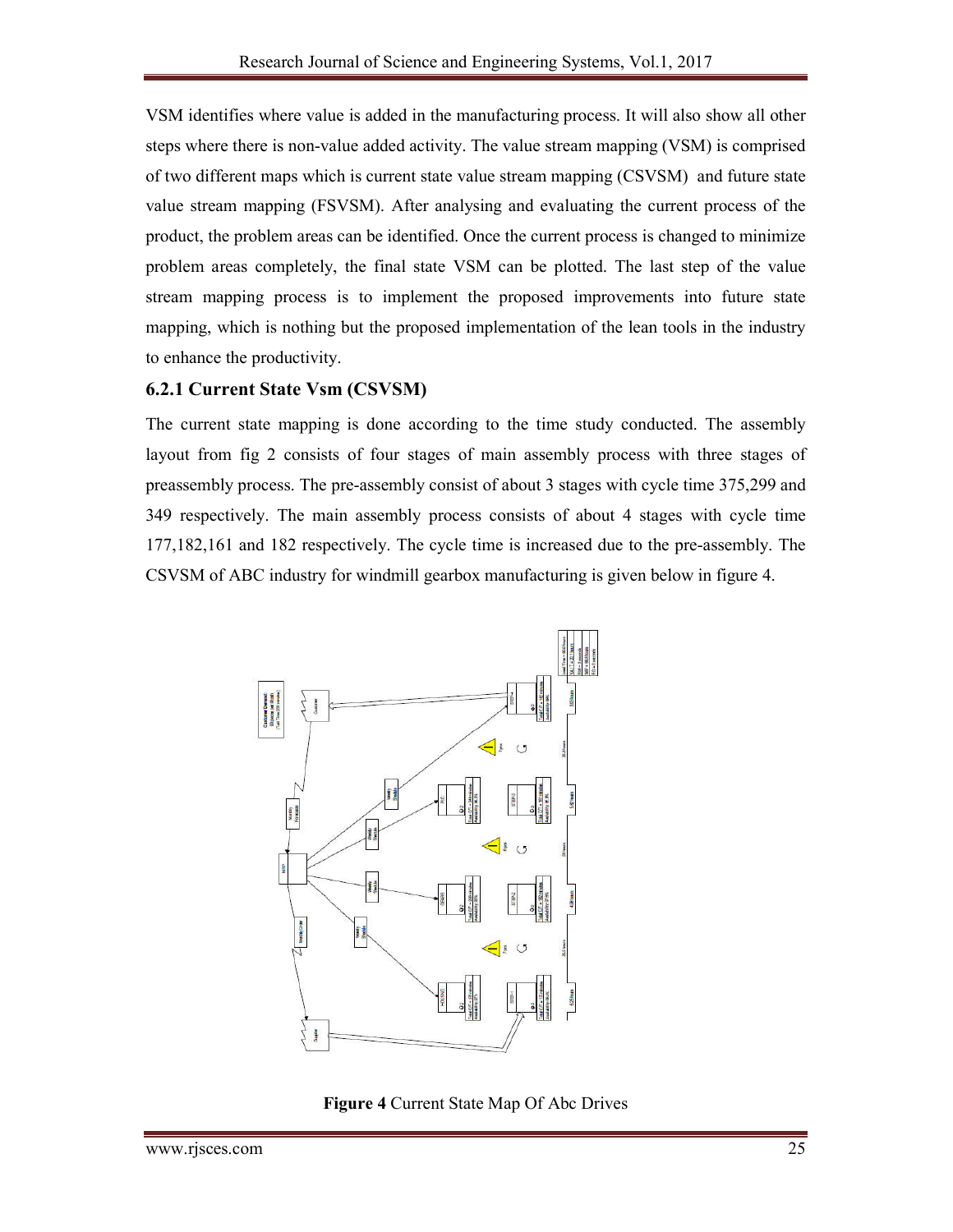## **7 Implementation**

### **7.1 Layout Optimization**

Layout optimization is the main improvement which is done to attain the target takt time of 200 minutes in every step of the assembly process. The modified layout is shown in Annexure1.

The work in progress (WIP) inventory is increased in all pre-assemblies. The heating of slow wheel in step-1 pre-assembly and the heating of ISS wheel in step-2 pre-assembly consumes 300 mins each per part. So another heater is installed to bring down the mean heating to 150 mins which is below the takt time. In Step-3 pre-assembly, WIP is increased to 7 PLC's because of the very long cooling time of 1400 mins. So this inventory helps us to get a cooled PLC for every 200 mins. These inventories are necessary to compensate the heating and cooling time in order to attain the required takt time.

Works balancing of the workers in respective stage are also done to attain the takt time of 200 mins. The work assignment for step-1 pre-assembly, operator-1 who does pipe fitting alone is 198 mins. The operator-2 does slow wheel preparation for 60 mins and the pipe fittings step-2 for other 90 mins after that slow wheel pressing for other 50 mins. In total he has an total cycle time of 200 mins. In step-2 pre-assembly the operator-1 completes the gears step-1 at 201 mins and the second operator takes 90 mins to complete gears step-2 and he supports the step-1 pre-assembly operator-2 to insert the slow wheel. In step-3 preassembly operator-1 takes 197 mins to complete step-2 and the operator-2 takes 200 mins to complete other assembly

In the housing assembly the gears are inserted inside the housing using the separate wooden weights a height adjustment tools and this setup formation alone utilizes about 30 minutes of the total working time of the operator in the housing stage of assembly process. For reducing this process time, a separate fixture named as Hydraulic car rail has been designed as shown in the figure 6 below, and this is reduced from 30 mins to 17 mins of the setup time.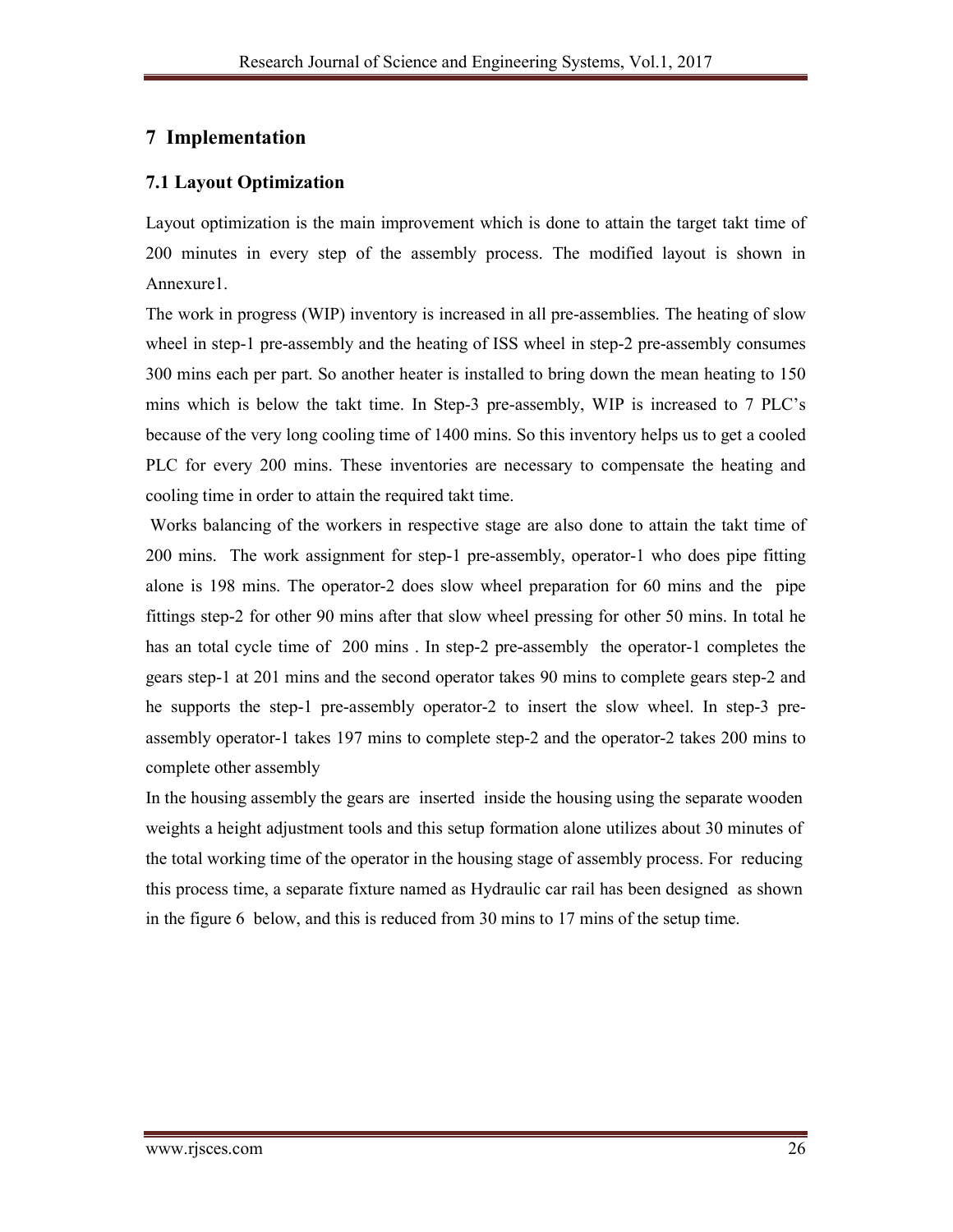

**Figure 5** Hydrallic Car Rail.

#### **6.2 Line Balancing**



**Figure 6** Workstations Before Line Balancing

The first three steps have a higher cycle time so it crosses the current takt time value of 200 mins. The line is now unbalanced.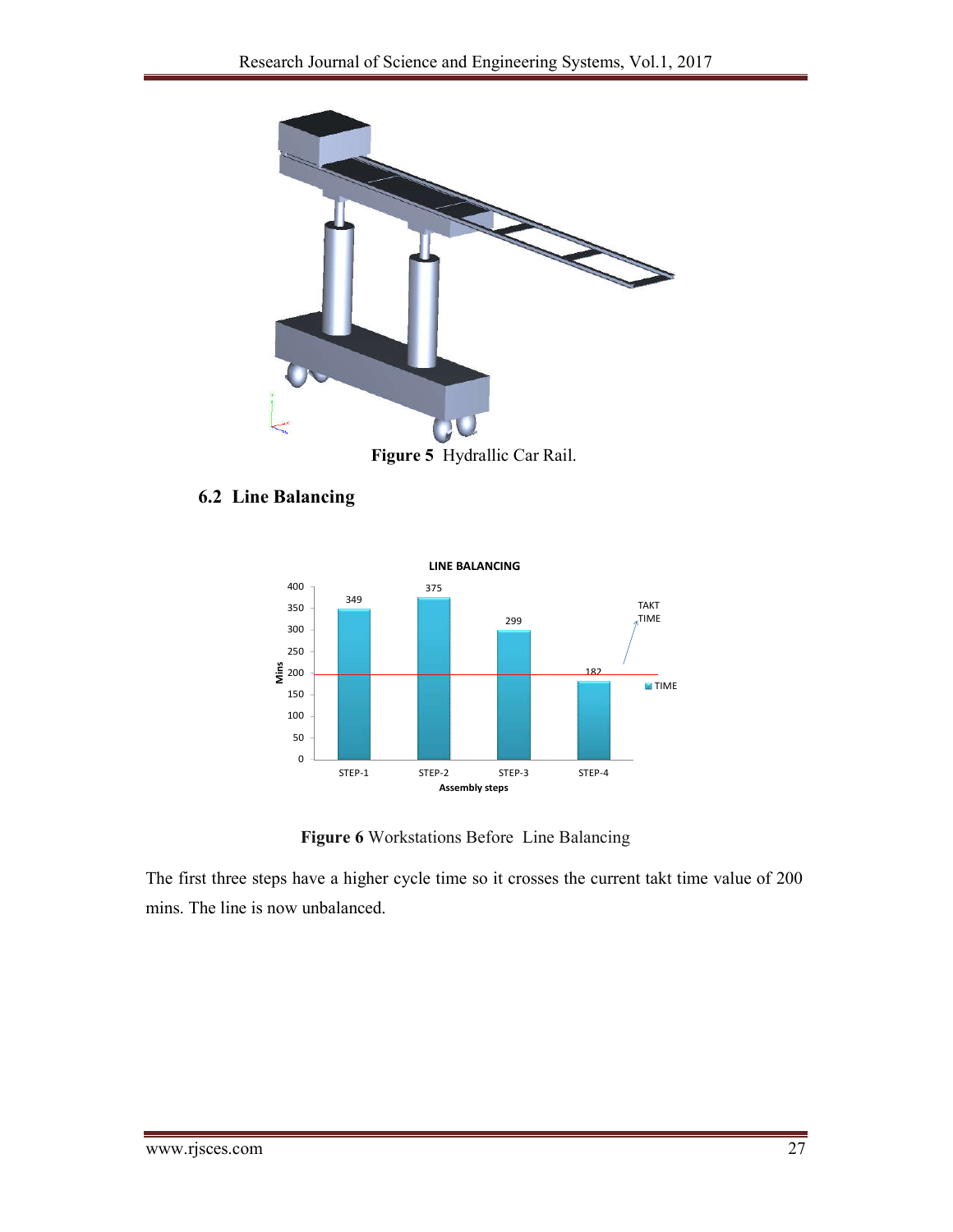

**LINE BALANCING** 

**Figure 7** Workstations after Line Balancing

After implementing the solutions discussed in section 6.1, all the steps in the assembly have a cycle time less than that of the takt time due to the layout optimization. Now the line is balanced.

### **7 Results and Discussion**

#### **7.1 Future State Mapping (FSVSM)**

The future state map is a process of plotting a map in which the process of plotting includes the new changes which is proposed and should be done to solve a problem identified in current state VSM (CSVSM). Likewise this future state VSM (FSVSM) map is also included with the various process improvements suggested like line balancing of pre assembly and other kaizen events which are done in order to make the assembly process to meet increased customer demand. The FSVSM process is a document which forecast the effect of proposed improvements done in the shop floor and relating it to the customer demand. It also act as an justification document for sanctioning the financial help from the accounting department. The future state value stream mapping (FSVSM) complete with the changes is shown below in figure 8.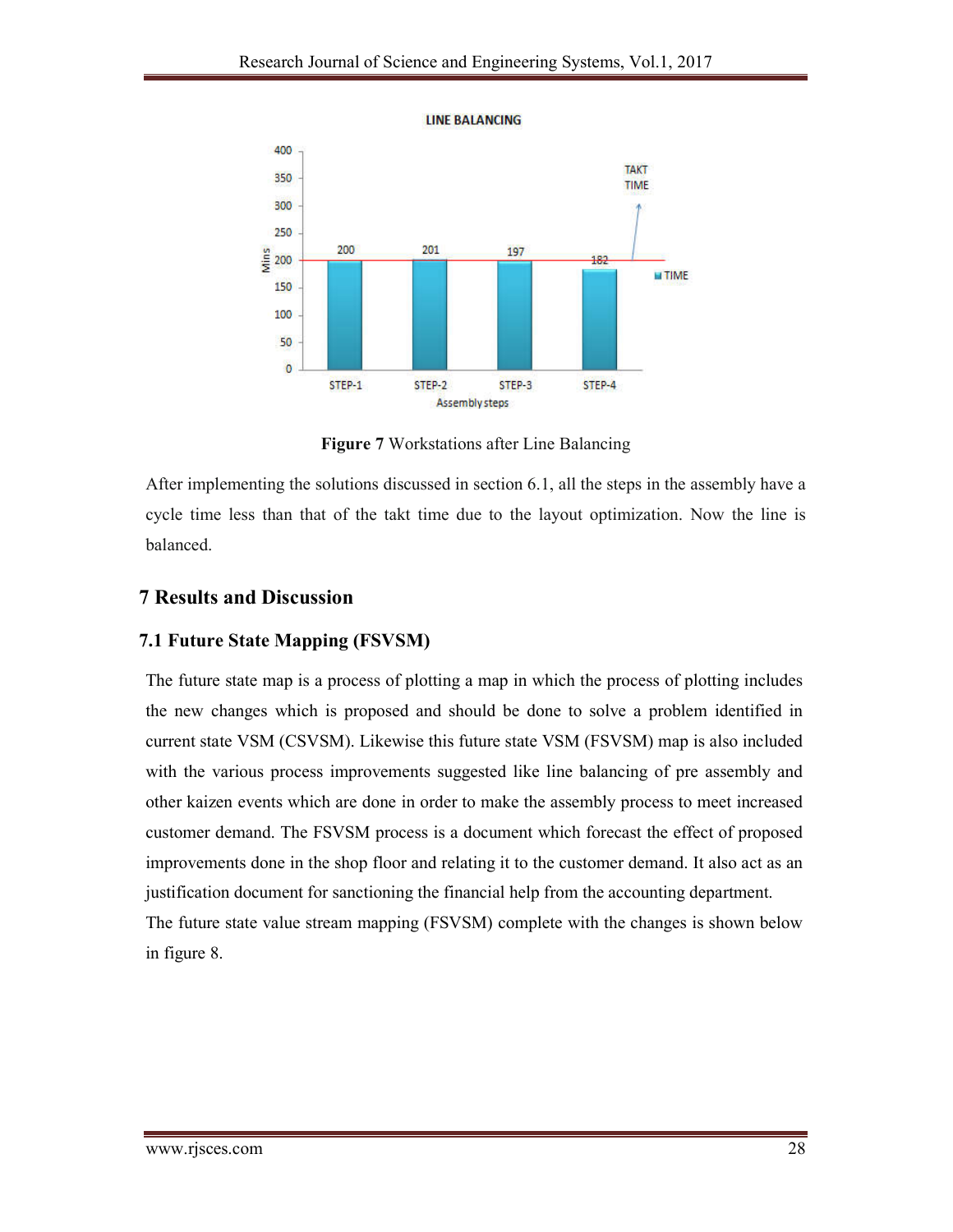

**Figure 8** Future State Vsm

### **7.2 Simulation Process**

The simulation of the assembly process is done using the ARENA10.0 software which gives out the output as report file which has the amount of machine utilization, the productivity of assembly process for fixed time (day, month, etc) and waiting period of the parts in the assembly process. The main aim of the simulation is to justify how far the proposed changes in the future state can affect the productivity and to estimate the level resource utilization in particular stages of the overall assembly process.

The simulated model using arena is given below in figure 6,7 which is modelled by taking the time values obtained from the time study.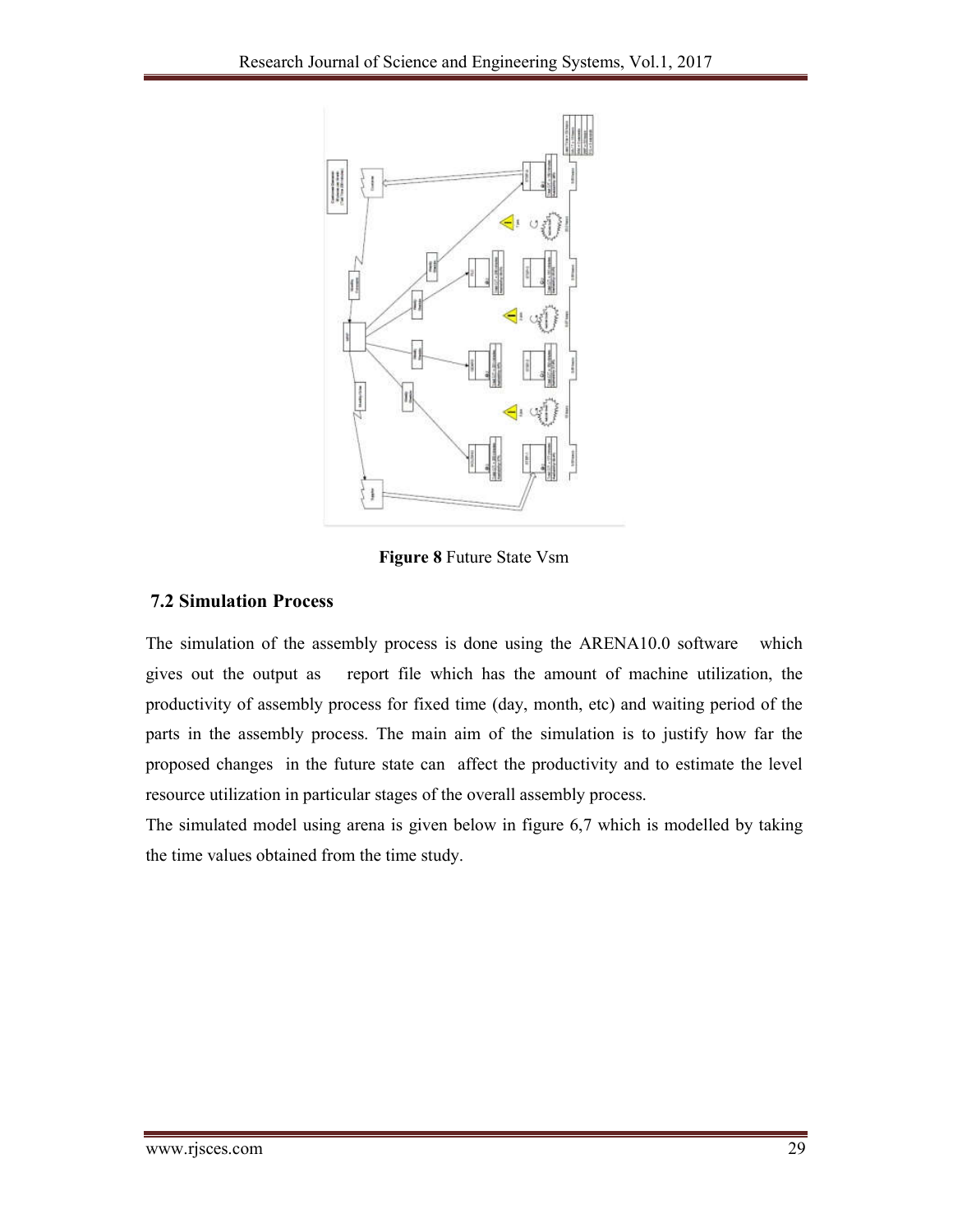

**Figure 9** Current State Simulation Model

The simulation model is then run in the computer to simulate the assembly process with working conditions found in the assembly section of shop floor as its parameter after which the output is documented for analysis.



**Figure 10** Future State Simulation Model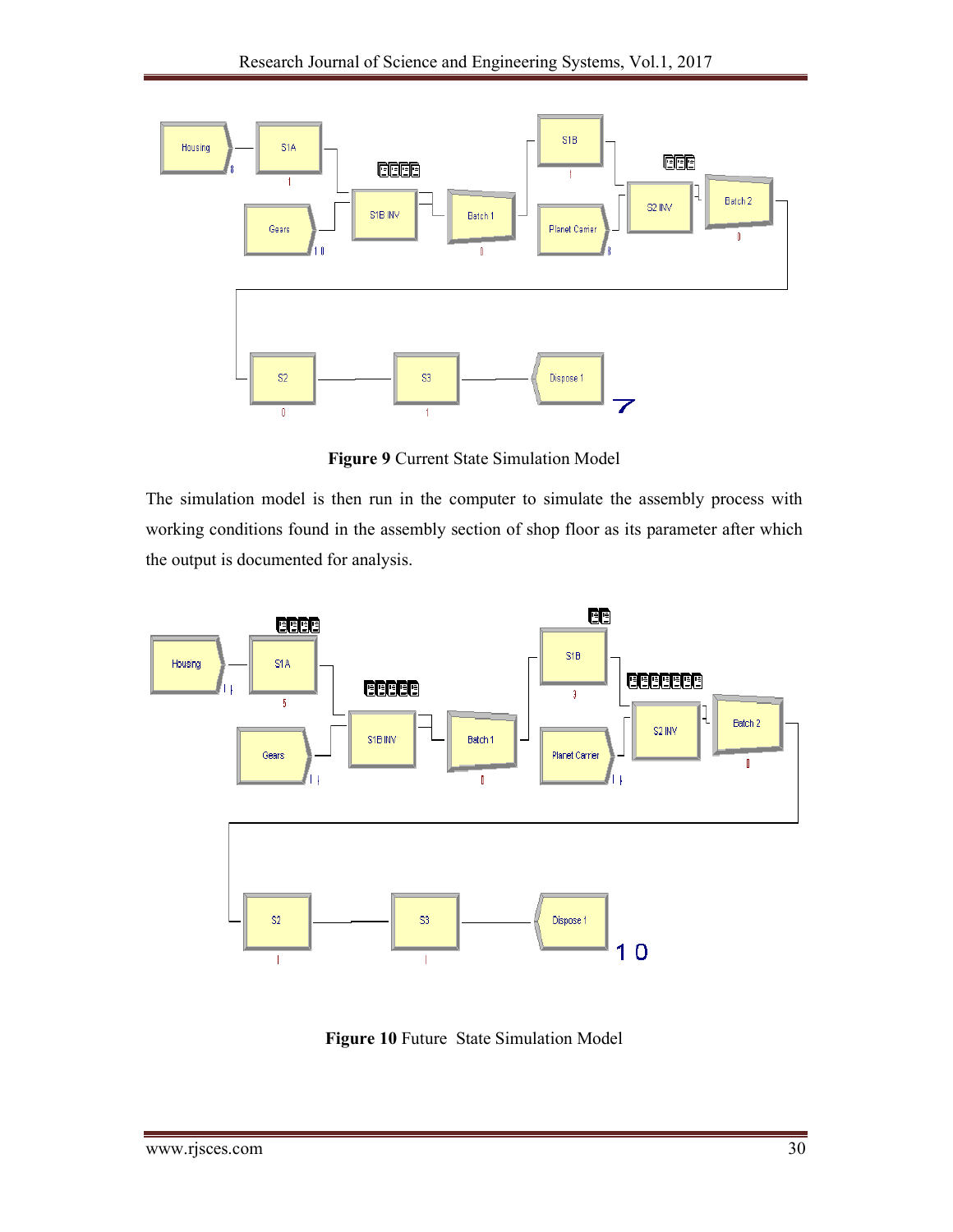The current state is simulated in the simulation model and run to provide output result. From the output, is found that 77 gearboxes per month are produced. It is again simulated with necessary changes e proposed in the future state of the VSM included in the simulation model and again run to simulate the result .

The output results are found to be 110 gear box per month which is more than the customer demand of 99 gearboxes. Thus this simulation process confirms the fulfilment of customer order with the proposed changes which is proposed in future state value stream mapping (FSVSM).

The total impact of the improvements in the productivity achieved are shown in the below table 2

| parameter    | <b>Before</b>  | After          |  |  |  |
|--------------|----------------|----------------|--|--|--|
|              | implementation | implementation |  |  |  |
|              | (minutes)      | (minutes)      |  |  |  |
| Takt time    | 375            | 200            |  |  |  |
| Productivity |                |                |  |  |  |
| per month    | 77 Gear box    | 110 Gear box   |  |  |  |

**Table 2** Impact Of Improvement Table

The table above can be depicted as a graph (figure 11) to visualize the amount of productivity improvements done to meet the customer demand.



Figure 11 Productivity Improvement